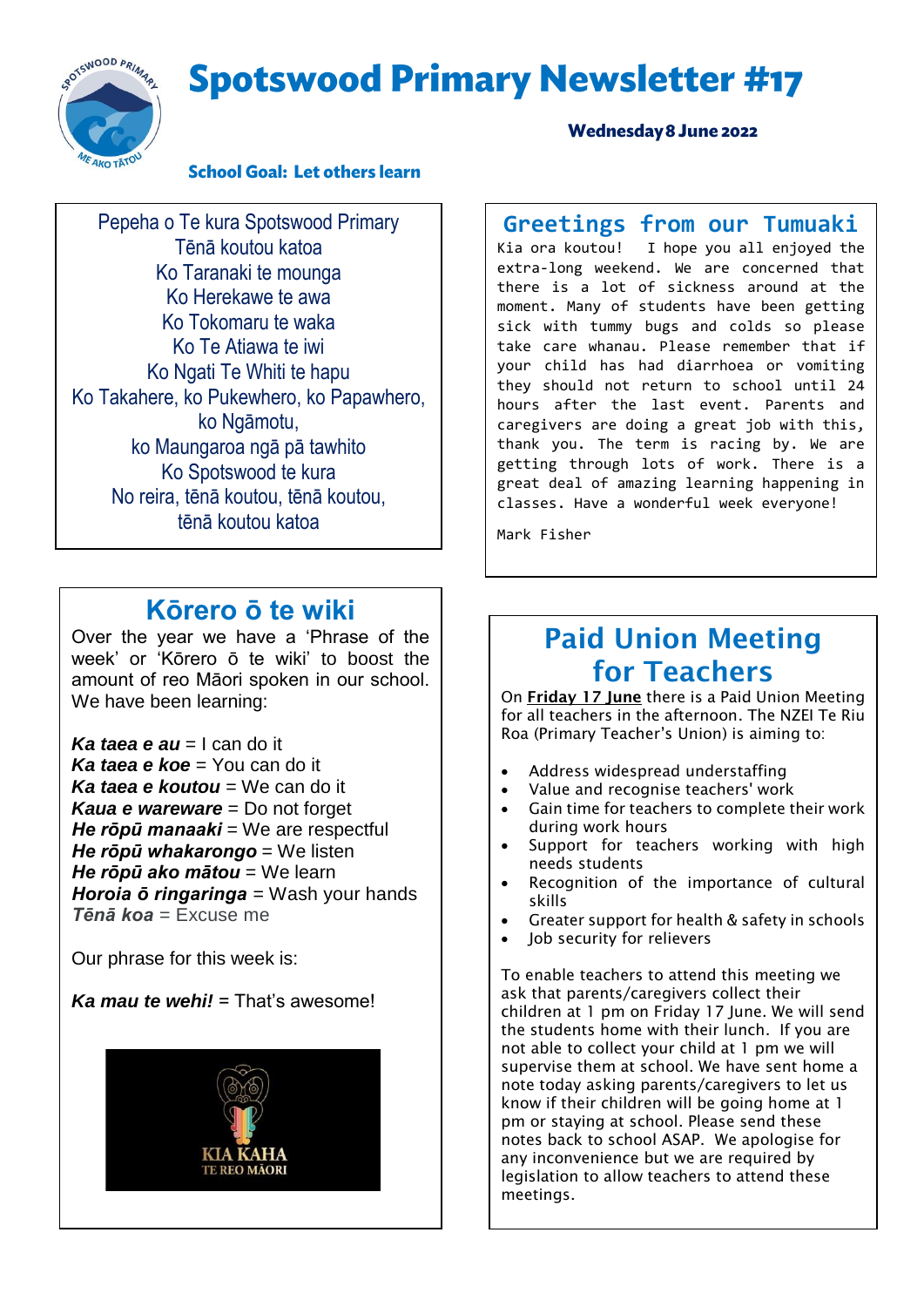### **Teacher Only Day**

Thank you for keeping your children home on Friday 3 June for our Teacher Only Day. Teacher Only Days are relly helpful for us. They provide time for inschool teacher professional development. We have one more Teacher Only Day this term scheduled for:

**Thursday 23 June** (Day before Matariki)

Please make alternative arrangements for the care of your children on these days.

# Home Learning Packs

A small number of students are isolating due to COVID-19. Some students have even had to isolate for a second time. Please be aware that from now on home learning packs will only be delivered to students who are isolating upon request.

# **New Website**

Don't forget that we have a cool new website. Check it out using this link:

<http://www.spotswoodprimary.co.nz/>

## **Student Absences**

Please note that if your child is absent from school you may notify us by: School app School mobile: 027 211 3489 or the school phone: 06 7511331

We have also noticed that many parents/caregivers have been regularly driving into the school carpark and picking up their children early. Firstly, the carpark is for staff only and our students are learning right up to the end of the day. If you are regularly picking them up early or dropping them off late they are missing out on valuable learning time.

# **Sports News**

Congratulations to our players of the day:

#### **Netball**

Blue – Kendra Whitcombe White – Scarlett Leishman Aces – Amelia MacDonald Diamonds – Maraea Body Hearts – Bailey Vincent

**Hockey** No game



**Basketball** No game

## News about Ms Watkins

Ms Watkins has been offered and has accepted the Principal's position at Eltham Primary. She takes on this new role at the beginning of next term. Although we will be very sorry to see her go we are pleased for her that she can take this next step in her leadership journey. There will be time to farewell her properly but, for now, we wish her all the best. We will advise you of staffing changes as we make appointments to cover the role of Ms Watkins.

### **Opening Hours for the School Office**

Please be aware that the school office is open between the hours of 8.30 am and 3.30 pm. If you have any queries outside of these hours you may wish to contact us via:

email: [office@spotswoodprimary.co.nz](mailto:office@spotswoodprimary.co.nz) Text: 027 211 3489

Or phone: 06 7511 331 and leave a message. We will get back to you as soon as possible.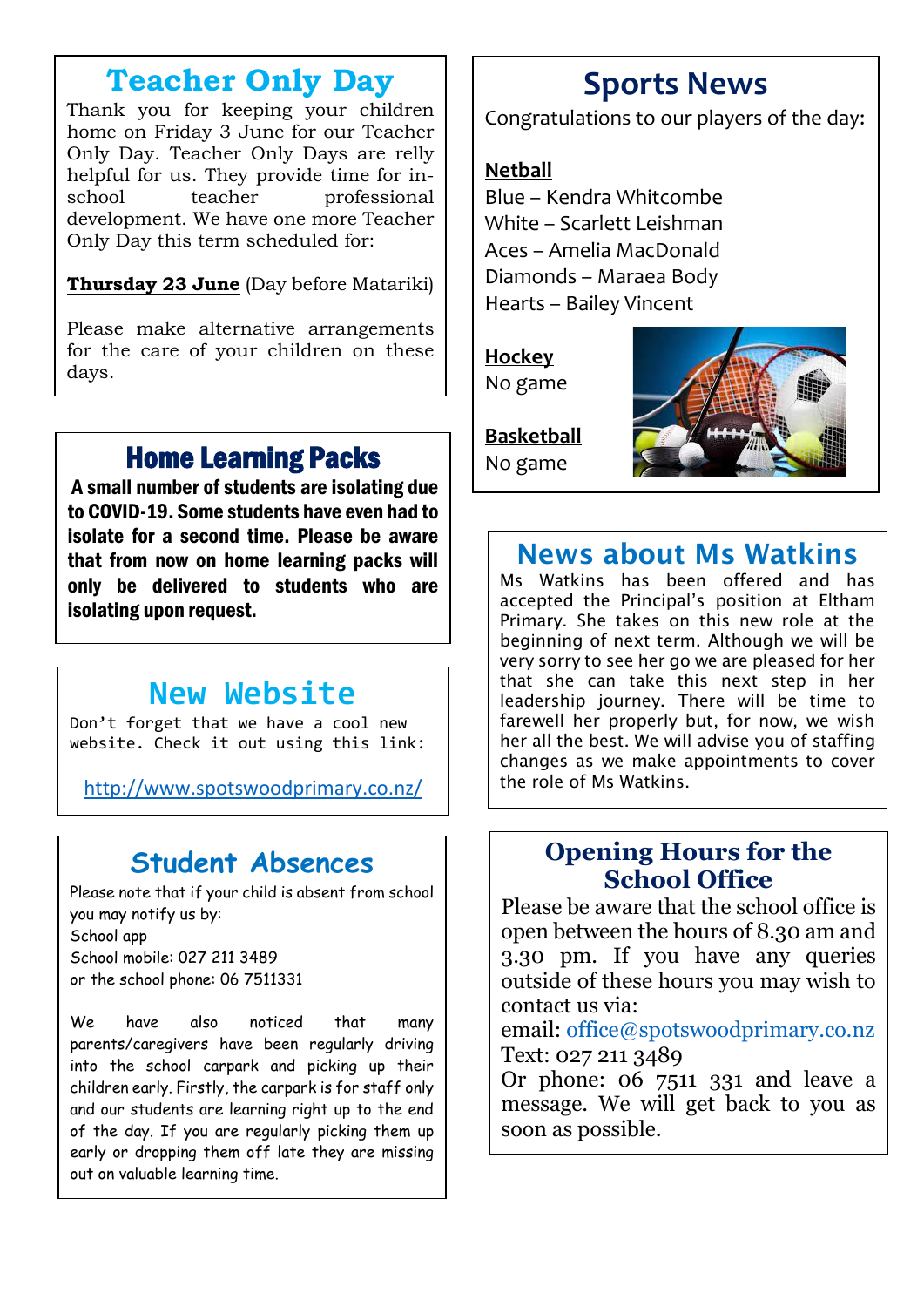

### **Term 2 Calendar of Events**

Here are some of the events scheduled for Term 2:

Week  $6(6 - 10$  June) Monday 6 June – Queen's Birthday Holiday Friday 10 June – Assembly hosted by Room 6

Week 7 (13 – 17 June) Monday 13 June – Board Meeting Friday 17 June – Kaitake House Leader Assembly

Week 8 (20 – 24 June) Wednesday 22 June – Matariki Celebrations at school Thursday 23 June – Teacher Only Day Friday 24 June – Matariki Holiday

Week  $9(27 \text{ June} - 1 \text{ July})$ Friday 1 July – Assembly hosted by Room 15 and Goal Setting Reports issued

Week 10  $(4 - 8$  July) Tuesday 5 July – Goal Setting Interviews Wednesday 6 July – Goal Setting Interviews Friday 8 July – Assembly hosted by Room 4

### **Impetigo or School Sores**

Impetigo is a common skin infection that causes blisters, often on the face around the nose or mouth, but they can be anywhere on the body where the skin has been damaged in some way, eg. cuts or scrapes.

Impetigo sores are crusty-looking and they are very contagious. That means they can be spread easily to other parts of your own body or to other people by touching. We have had a number of students getting school sores. They must be treated to prevent the spread to others. If your child has some suspicious looking sores please get them checked by a health professional. It is very frustrating for parents/caregivers who are getting their children treated but then they are re-infected when they return to school. For more information please see click link:

## School App

We send out lots of reminders on our school app. It is free. There is also a calendar of school events, email addresses for our teachers and you can complete an absence notification. If you have not already done so please scan this QR code for the school app!



# **School Board**

Our next Board meeting is Monday 13 June at 6 pm. You may be interested to know that all Board meetings are public but you must contact the Board Presiding Member (Chairperson) if you wish to have speaking rights. Board meeting minutes are available upon request. The role of the Board is governance of the school, meaning they make sure that everything that needs to be done in the school happens, legally, ethically and in the best interests of the students. It is an important responsibility. We are very grateful to our Board members for giving up their time to ensure that our students receive the education they deserve. Our Board members are:

Stephen Casey (Presiding Member) email: [stephen.board@spotswoodprimary.co.nz](mailto:stephen.board@spotswoodprimary.co.nz)

Ali Gibson email: [ali.board@spotswoodprimary.co.nz](mailto:ali.board@spotswoodprimary.co.nz)

Siniva Isaia email: [siniva.board@spotswoodprimary.co.nz](mailto:siniva.board@spotswoodprimary.co.nz)

Dulcina Beynon email: [dulcina.board@spotswoodprimary.co.nz](mailto:dulcina.board@spotswoodprimary.co.nz)

Sandra Gower (Staff Representative) email: [sandra@spotswoodprimary.co.nz](mailto:sandra@spotswoodprimary.co.nz)

Mark Fisher (Principal) email: [principal@spotswoodprimary.co.nz](mailto:principal@spotswoodprimary.co.nz)

[School Sores Ministry of Health](https://www.health.govt.nz/your-health/conditions-and-treatments/diseases-and-illnesses/impetigo-school-sores)